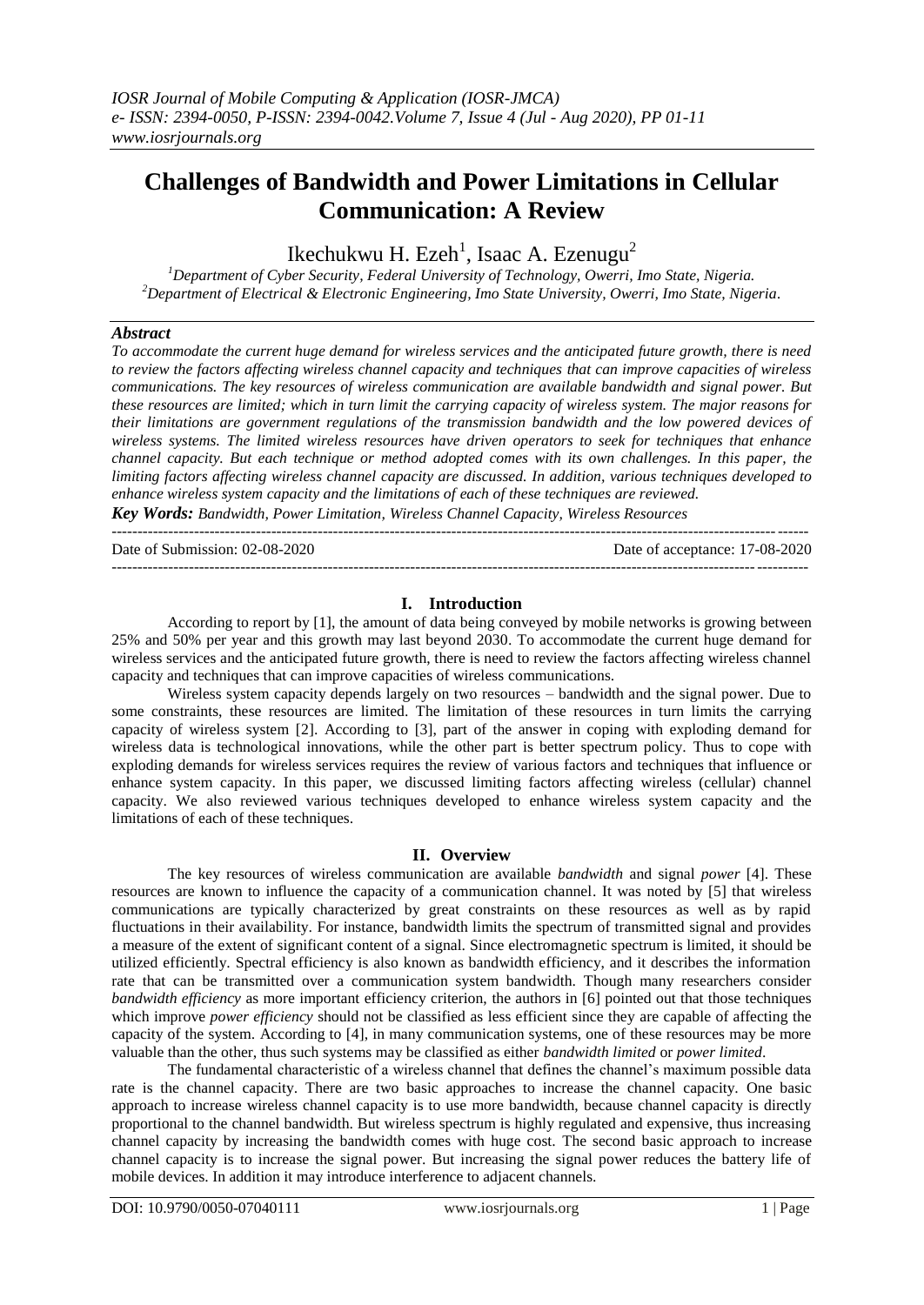Beside these two basic approaches, other methods to increase channel capacity include development of techniques that will utilize the available bandwidth and employment of power control schemes to maximize the channel capacity. But these techniques have their limitations. Because of these limitations, attention is being given to developing strategies that will achieve transmission data rates close to wireless channel capacity [7].

## **II.1 Wireless Channel Capacity**

Channel capacity is the maximum amount of information that a communication channel can carry per unit of time, thus is measured in bits per second. Channel capacity is related to signal bandwidth, received signal power and noise. Equation (1) shows the mathematically statement of Shannon's Law  $[8]$ :

 $C = B \cdot log_2 \left(1+\frac{S}{N}\right)$  $\boldsymbol{N}$  $\left(1\right)$ 

Where *C* is the maximum capacity of the channel (or Shannon's capacity limits for the given channel) in bits per second, *B* is the bandwidth of the channel (in Hertz), *S* is the signal power (in Watts), *N* (also in Watts) is the noise power. The ratio (*S/N*) is known as the signal to noise ratio (SNR). From Shannon's law we can infer that the channel capacity increases with the increase in bandwidth and improvement in signal to noise ratio. Thus Shannon"s law tells us that we have few parameters (i.e. the bandwidth and the signal to noise ratio) to adjust in order to increase the capacity of a given channel. This implies that the allocated bandwidth and the signal to noise ratio have to be traded against each other in order to increase the capacity of a channel.

#### **II.2 Limited Wireless Network Resources**

The major resources of wireless systems - bandwidth and signal power are limited. The major reasons for their limitations are government regulations of the transmission bandwidth and the low powered devices of mobile communication systems. The consequence of high demand for connectivity availability and number of services that run on mobile devices is the striking increase in the utilization or consumption of these network resources.

As pointed out by [9], exponential increase or growth in consumption of network resource demands corresponding rapid increase in the availability of the resource itself. Though wireless spectrum unlike materials resources are renewable and cannot be exhausted or used up in terms of consumption, but as wireless capacities approach the limit defined by Shannon"s law, it will be difficult and costly to achieve or realize gain. The limited wireless resources have driven wireless operators to seek for methods or techniques that enhance channel capacity. But each technique or method comes with its own challenges.

## **III. Challenges of Limited Wireless Resources**

From Shannon's law stated in equation (1), we observe that there are two basic approaches to increase the capacity of a wireless channel. One is by increasing the amount of channel bandwidth, the other is by increasing the signal-to-noise ratio (SNR). Theoretically, these two approaches are correct, but they have practical limitations. To maximize channel capacity for wireless systems, various methods and techniques have been adopted over the years. According to [10], the capacity of any wireless network is a function of three key elements, namely, the *spectrum* used to deliver the service, the *technology* which delivers bits over the wireless medium, and the *topology* of the cells which make up the network.

But no matter the view or approach adopted to expand wireless network capacity, the fundamental truth remains that though the techniques or technologies employed under such methods can offer significance increase in channel capacity, they come with some challenges. In this paper, the challenges of limited wireless resources will be discussed with considerations from Shannon"s law and various techniques adopted to increase wireless network capacity.

## **III.1 Considerations from Shannon's Law**

Shannon"s law relates the channel capacity to the channel bandwidth, signal power, noise and interference. We briefly discuss the limitations and the challenges posed by these factors.

## **(a) Bandwidth Constraint**

Though Shannon"s law implies that increase in bandwidth should results in proportionate increase in capacity, but practically it is not so. This is because increasing the bandwidth also increases the noise power. Thus as bandwidth goes to infinity, the capacity is not finite.

## **(b) Adjacent Cell Interference**

Shannon"s law suggests that apart from the bandwidth, the other variable that can be adjusted to increase the channel capacity is SNR. To increase SNR means that the signal power must be increased. But increasing the signal power in order to increase the SNR (and hence the channel capacity) results in adjacent channel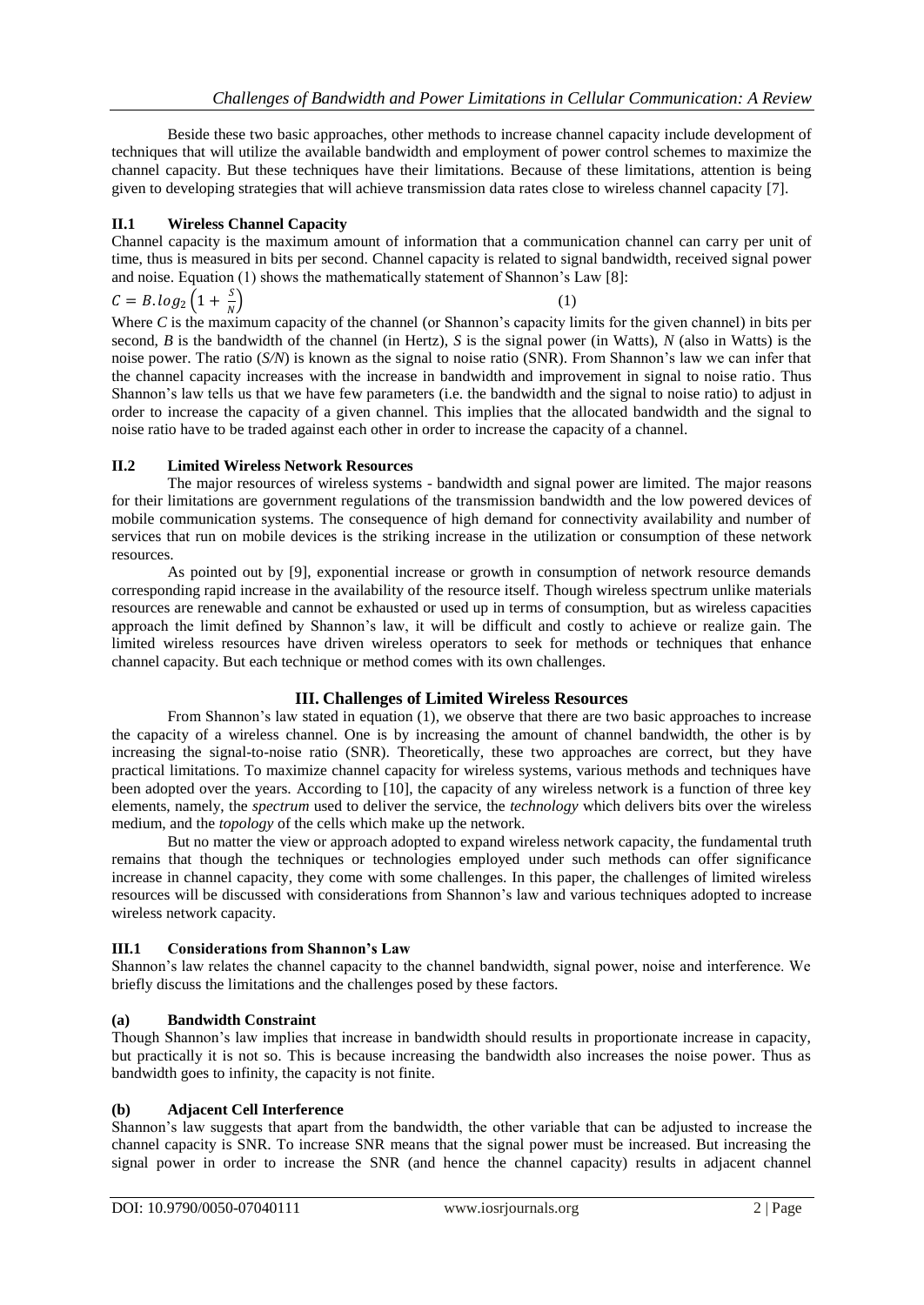interference. The consequence of inter-cell interference is that the SNR for user devices are lowered, hence limiting the channel capacity.

## **(c) Energy Constraint**

In addition to adjacent channel interference associated with increasing signal power, mobile devices are energy constrained. The transmitted power of mobile devices is constrained by battery size and life. The author in [11] pointed out that in cellular network; the power received at the base station is limited by the battery life of a mobile device that communicates with the base station. Thus at the edge of cell coverage area, what limits the transmission capacity is not the amount of bandwidth, but the strength of the transmitted signal from the mobile device as received at the base station. Furthermore, increasing the power of mobile devices in order to increase SNR, significantly decrease the length of time that a device can be operated without replenishing the energy either by replacing or recharging the battery. Also the transmitted power of mobile devices is in some cases constrained by regulations, i.e., specification of the limits of human exposure to surrounding radio frequency signals.

# **III.2 Techniques to Increase Wireless Capacity**

In this sub-section, we look at the techniques that can enhance or improve channel capacity and the challenges facing each of them. Most of these techniques maximize the utilization of available bandwidth or spectrum to improve wireless channel capacity.

## **(a) Wireless Spectrum Allocation**

Government regulations specify the bandwidth and the type of information that a user can transmit over designated frequency bands. Thus the spectrum used for wireless communication is limited and in a given location are shared by all users. The implication is that we have limited amount of bandwidth to assign to a given channel [9]. In addition, frequency allocations were largely done before the wide use of wireless communications. For instance, cellular systems spectrum is confined in the Ultra High frequency (UHF) radio range of spectrum which ranges from 300 MHz to 3000 MHz (3 GHz). It is evident that that the whole range of UHF is not available for providing cellular wireless access. This is because a great portion of this spectrum range have been allocated to other communication services such as radio and television broadcasting, Global Positioning System (GPS), weather radar system, air navigation systems, etc. Thus, due to regulations, only a fraction of the spectrum range of 300 MHz to 3 GHz is available for provision of cellular wireless access [9], [11].

The scarcity of spectrum is an artificial limitation or constraint caused by the current stand or position towards spectrum management [6], [12], [13]. To solve the problem of scarce spectrum for wireless access created by government regulations, the authors in [9] suggested a complete re-allocation of usable spectrum. Though such complete re-allocation of the usable spectrum could provide efficient bandwidth utilization, but it would require the assent and full cooperation of the stakeholders which include the government spectrum regulatory bodies, present licensed spectrum users who have invested huge financial resources to acquire the spectrum and users such as the military that require dedicated spectrum. Thus complete re-allocation of the usable spectrum is unlikely given that the stakeholders have divergent interests and requirements.

## **(b) Antenna Techniques**

Antenna techniques that have been adopted to increase wireless channel include Multiple Input Multiple Output (MIMO) technique, Space Coding and Multi-user MIMO (MU-MIMO) [10], [9]. MIMO technology employs multiple antennas at both the transmitting and receiving devices. With MIMO techniques, multiple concurrent transmission streams may be sent between the base station and the user equipment (UE), hence increasing throughput over a given amount of spectrum [2]. MIMO improves channel capacity without the need to increase the transmission power [14].

Furthermore, [9] pointed out that in an ideal situation, MIMO can in essence increase the channel capacity linearly as the number of antennas used increases, as suggested by equation (2).

$$
C = B. a. \log_2 \left( 1 + \frac{S}{N} \right) \tag{2}
$$

Where *a* is the number of antennas.

Though MIMO has contributed to significant increase in spectral efficiency for wireless connectivity in recent times, it comes with some challenges. As noted by [2], placing multiple antennas at UE could be problematic. Placing two antennas at UE may not pose much problem, but placing higher order MIMO to achieve more spectral efficiency demands that the UE would be physically larger and power consumption enormous. Also, more antennas at base stations imply high equipment and electric power cost. In addition, to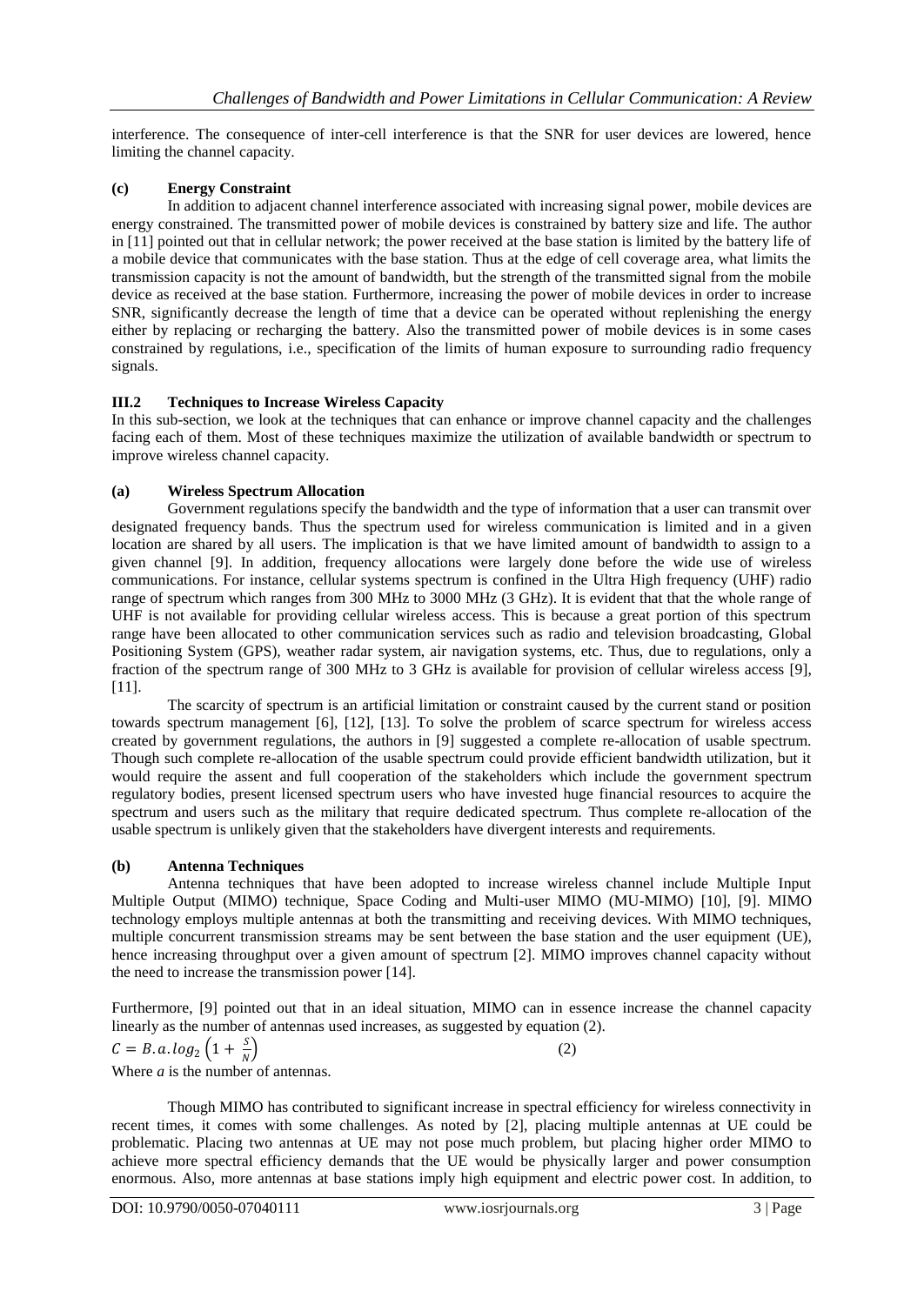achieve maximum spectral efficiency, the transmitting and receiving equipment must have perfect instantaneous knowledge of the state of the channel information, which is impractical in real situation. Thus, in some situations, the burden of costs and complexity introduced by additional antennas in MIMO technology outweighs the marginal gains obtained from it [2], [9], [15], [10].

Traditional MIMO system is often referred to as Single User-MIMO (SU-MIMO) or point-to-point MIMO. In MIMO system, the base station or the access point communicates with one UE, and each is equipped with multiple antennas [14]. An extension of MIMO is the Multi-user MIMO (MU-MIMO). Similar to SU-MIMO, in MU-MIMO, the base station and UE have multiple antennas, but in contrast to SU-MIMO, the base station is able to communicate with several UEs. The authors in [14] pointed out that in using MU-MIMO, the system capacity or performance is improved because multiple users could simultaneously communicate over the same spectrum. However [9] stated that MU-MIMO only spreads capacity gains across multiple users, it does not basically change them. But for overall capacity across multiple users to increase using MU-MIMO, the base station must increase the number of antennas proportionally to the number of users in the cell. This is a big challenge for cellular base stations which often serve numerous users, the implication being that the number of antennas needed at a base station could become difficult to manage.

Furthermore, [14] added that in contrast to SU-MIMO, MU-MIMO networks are exposed to strong cochannel interference and in order to achieve high throughput and multiplexing gain, MU-MIMO systems require perfect Channel State Information (CSI). But SU-MIMO performs better at low SNRs, while MU-MIMO provides better performances at high SNRs. The comparison between MU-MIMO and SU-MIMO is summarized in table 1.

| <b>THEIR TO COMPANY COUNCERTING INTEREST INTEREST PRODUCTION</b> |                                               |                                              |  |  |
|------------------------------------------------------------------|-----------------------------------------------|----------------------------------------------|--|--|
| Feature                                                          | MU-MIMO                                       | SU-MIMO                                      |  |  |
| Main aspect                                                      | Base Station communicates with multiple users | Base Station communicates with a single user |  |  |
| Purpose                                                          | MIMO capacity gain                            | Data rate increasing for single user         |  |  |
| Advantage                                                        | Multiplexing gain                             | No interference                              |  |  |
| <b>CSI</b>                                                       | Perfect CSI is required                       | No CSI                                       |  |  |
| Throughput                                                       | Higher throughput at high SNR                 | Higher throughput at low SNR                 |  |  |

**Table 1:** Comparison between MU-MIMO and SU-MIMO systems [14]

## **(c) Interference Management Technique**

Interference in wireless networks may come from either a transmitter operating at the same channel at some distance away from another transmitter or interference can be as a result of signal leaks or spillovers from transmitters operating at adjacent channels. Since Shannon"s law suggests that channel capacity depends on the signal bandwidth and on the strength of the signal relative to the noise and interference at the receiving equipment, it implies that any technique that mitigates or minimizes interference in wireless systems should increase the system capacity. One of such techniques is Coordinated Multi-Point Transmission and Reception (CoMP). CoMP has been employed in LTE-A and 4G cellular networks to improve spectral efficiency by leveraging on inter-cell interference. CoMP techniques utilize transmit and receive antennas from multiple antenna locations, which may not belong to the same physical cell, thus reducing inter-cell interference and improve system spectral efficiency [16], [17].

CoMP does not avoid inter-cell signal leakage, but leverages undesirable interfering signal from adjacent cells (or sectors) by allowing UEs to communicate simultaneously with several cells sites (or sector antennas at a single cell site). Due to the fact that CoMP coordinates the transmission, what was considered interference from adjacent cell sites or sector antennas is converted into useful information carrying bandwidth, thus ensuring reception of more signal. Up to date channel information and synchronization must be ensured by the control traffic. Thus, this requirement demands that a high capacity backhauls are needed to support CoMP cluster. This backhaul requirement limits CoMP from achieving a MIMO-like linear capacity increase [2], [9].

## **(d) Frequency Reuse**

Frequency reuse is a technique that involves the reuse of frequencies and channels within a cellular system in order to improve spectral efficiency and system capacity. In cellular networks, users in different geographic areas or different cells use the same frequency simultaneously; this increases the capacity in a given area. Frequency reuse requires that frequencies allocated to an operator are reused in a repeating regular pattern of cells. This repeating regular pattern of cells is called "cluster". A "cluster" is a set of different frequencies used in group of cells, as depicted in figure 1.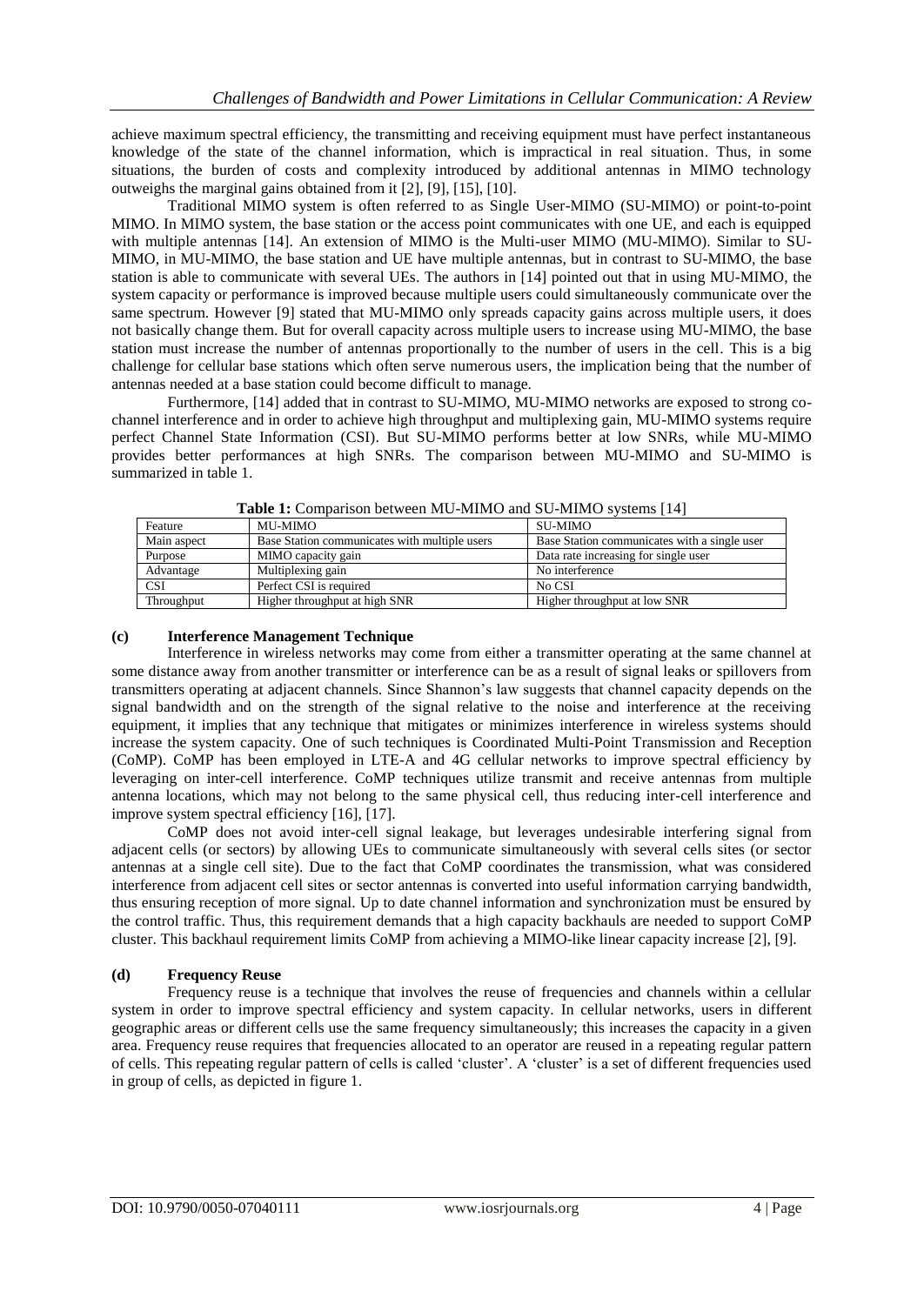

**Figure 1:** Mobile Cellular Frequency Reuse Illustration. Cells with same color represent clusters: Cells with the same letter use the same set of frequencies. Clusters are replicated over the coverage area.

Cells are designed to use frequencies only within its boundaries. This allows same frequencies to be reused in other cells in another cluster thus avoiding interference. Such cells are called co-channel cells. The author in [18], pointed out that the reuse of frequency in multiple locations of a large geographic area leads to considerations of interference from different areas (cells) that use the same frequency. Such interference is called co-channel interference. Co-channel interference can be approached by considering the following parameters [18], [19].

Let  $S_T$  be the total number of Radio Frequency (RF) Channels available for use in a cellular system, let  $C_C$ represents the allocated channels per cell reflecting the system capacity at a given location; and let *K* be the number of cells that is repeated to provide the coverage over large area. The three parameters are related by the following expression:

 $S_T = K.C_C$  (3)

The *K* cells which collectively use the complete available frequencies are called cluster, and the factor *K* is called the cluster size. If a cluster is replicated *R* times within the system, the total number of channels  $C_T$  is used to measure the capacity and is given as:

 $C_T = KRC_C = RS_T$  (4)

From (3), it is obvious that *K* plays a major role in capacity determination. It is a function of how much interference a base station can tolerate while maintaining a good Quality of Service (QoS). The frequency reuse factor of a cellular system is denoted as 1/*K*, since each cell within a cluster is only assigned 1/*K* of the total available channels in the system [19]. In figure 1, *K* is 7, which gives the frequency reuse factor of this system as 1/7. The choice of *K* introduces a trade-off between network capacity and interference. Using higher frequency reuse factor lowers the capacity of the network, but widens the distance between cells with same frequency allocation which results in lower interference. Similarly, using lower frequency reuse factor increases the capacity of the network, but lessens the distance between cells with the same frequency allocation which results in higher interference.

Thus, co-channel interference can be minimized by physically separating the co-channel cells by a minimum distance to provide sufficient isolation due to propagation. But co-channel interference unlike thermal noise cannot be overcome by simply increasing the transmitted signal power (hence the SNR). The reason being that high signal power increases the interference to neighboring co-channel cells [19].

## **(e) Small Cells/Spatial Reuse – Cell Splitting**

In traditional cellular mobile systems, large geographic area is divided into a series of small geographically contiguous coverage areas called cells. But spatial reuse can be increased by employing cells with much smaller coverage areas than what traditional cellular systems offer. These smaller cells are integrated into the bigger (macro) cellular network layout. Various smaller cells employed in cellular networks in recent years include femto-cells, pico-cells, and micro-cells. Compared to macro-cells, the small cells are short range, lower cost, low power cellular access points that support fewer users [20].

By dividing macro-cells into smaller cells, the number of cells serving a given area is increased; thereby increasing the amount of data a cellular network can carry [20]. But [2] pointed out that though deploying small cells improve wireless network capacity, the technique is expensive, as it requires deployment of extra towers, antennas, radios, base station equipment, as well as adding backhaul links back into mobile operator"s core network. Though [9] stated that using small cells reduces interference, ensures frequency reuse,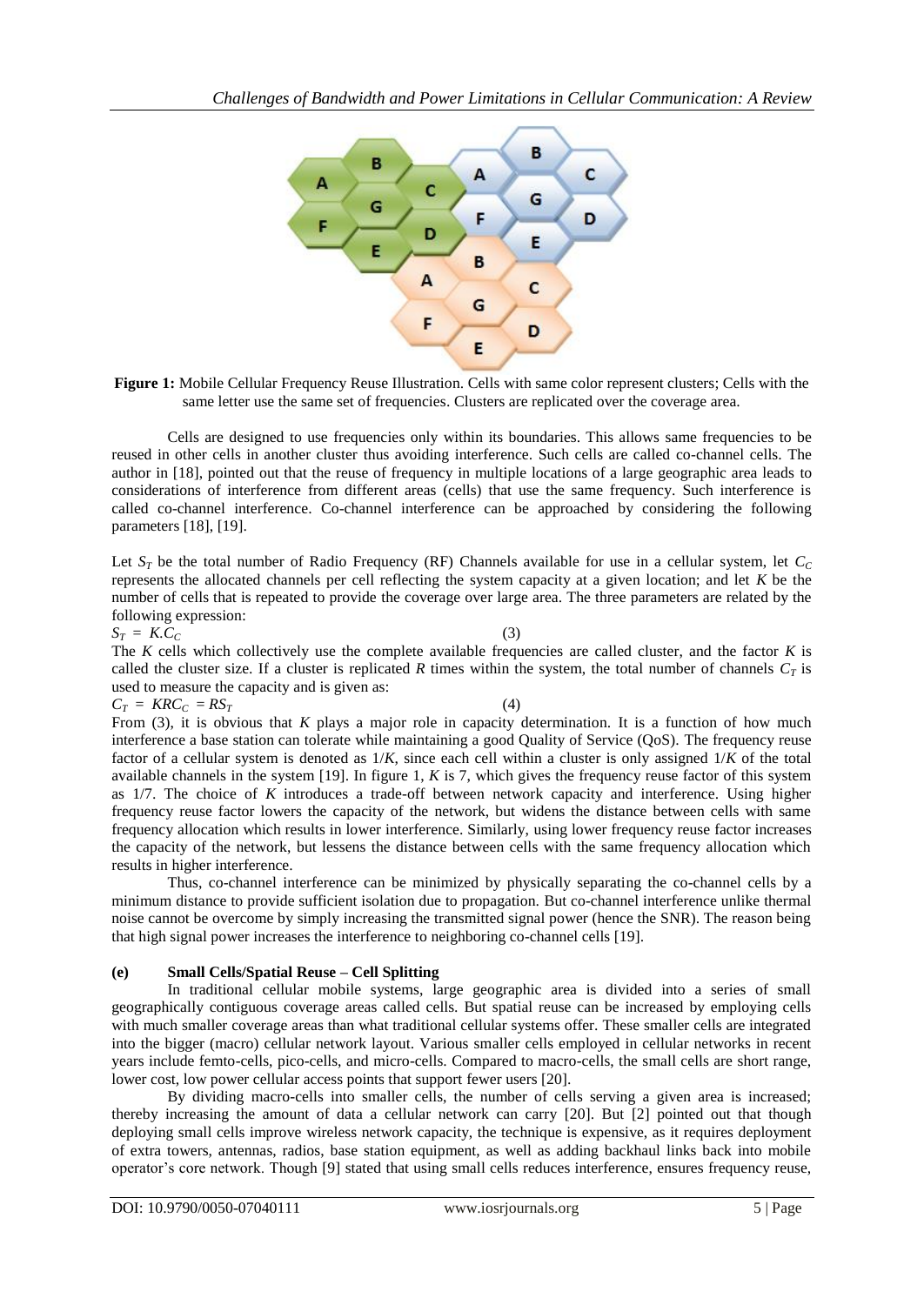and thus increasing system capacity, the work by [2] stressed that there could be slow implementation of reuse techniques because approval may need to be obtained from regulatory bodies before deployment of new cells or adding new equipment in pre-existing sites.

Furthermore, continued decrease in cells sizes to enhance system capacity has a challenge of user mobility management and handover issues, resulting in overhead increase in from of control traffic. And introduction of more and more adjacent base stations will create problem of inter-cell interference [9]. The work by [20] added that in large scale deployment of small cells such as femto-cells, cell selection/reselection is an important issue that affects UE battery life and network signaling load.

# **(f) Cell Sectorisation**

Transmitting with higher signal strength limits the SNR for adjacent cells due to increase in interference. Thus, instead of focusing on capacity increase using high signal strength, we can shift focus to techniques that minimize interference. Sectoring is a technique that employs directional antennas to minimize co-channel interference and thus increasing the system performance and capacity. In sectoring, the channels used in a particular cell are broken down into sectored groups and are used only within a particular sector. Using directional antennas ensures that signal power is transmitted in a single desired direction, and thus co-channel interference and the number of interfering co-channel cells are reduced. In sectoring, a cell is normally partitioned into three  $120^{\circ}$  sectors or 60<sup>°</sup> sectors. The amount of sectoring used controls the factor by which the co-channel interference is reduced [19]. For instance, when a cluster size is 7, for  $120^{\circ}$  sector, the co-channel cells is reduced from 6 to 2, and for  $60^{\circ}$  sector, sectoring reduces co-channel cells from 6 to 1.

Though sectoring increases SNR and hence system capacities by reducing co-channel interference, it has some drawbacks. Firstly, increasing the number of antennas at the base station will increase the cost of equipment. Secondly, the number of handoff will increase, since sectoring reduces the coverage area of a particular group of frequencies. Thirdly, sectoring decreases *trunking efficiency*, due to channel sectoring at the base station. According to the author in [19], *trunking efficiency* is a measure of the number of users which can be offered a particular Grade of Service (GOS) with a particular configuration of fixed channels. The work in [21] pointed out that in dynamic channel assignment, channels are assigned dynamically in accordance with user traffic, and hence it offers better *trunking efficiency* than fixed channel assignment method. But sectoring which aims to decrease co-channel interference will decrease *trunking efficiency.*

## **(g) Carrier Aggregation**

In 4G systems which include the LTE-Advanced (LTE-A), one of distinct features standardized by Third Generation Partnership Project (3GPP) is Carrier Aggregation (CA). CA is a technology that allows two or more Component Carriers (CCs) to be aggregated in order to achieve or support wider transmission bandwidths. The aggregated carriers may be of same or different frequency bands (i.e. contiguous or noncontiguous CCs), providing maximum flexibility in utilizing the scare radio spectrum available to mobile operators. CA technology supports very high data rates (up to 1 Gbps) over wide frequency bandwidths, up to 100 MHz [22], [23], [24].

Thus by combining multiple CCs, CA helps to increase the bandwidth allocation to mobile UEs. In addition, by aggregation of contiguous and/or non- contiguous frequency bands, CA enables aggregation of licensed and unlicensed frequency spectrum, thus it utilizes unlicensed frequency bands, thereby increasing the effective bandwidth, which aids in extending coverage. This improves network efficiency and enhances user experience. Although CA comes with huge benefits, it only provides access or utilization of available spectrum, but does not directly increase capacity or supply of spectrum. In addition, the cost and complexity of equipment are increased, because extra devices or components such as multiplexers are needed at the transmit end to combine the CCs while at receive end RF filters are needed to separate the CCs [25], [10].

# **(h) Power Control**

A key resource management in wireless systems is power control which is used to deal with inter and intra-cell interference. In LTE for instance, power control is utilized in uplink to maximize the received signal power while minimizing the effect of inter-cell interference. LTE uplink power control consists of open-loop and closed-loop components. In open-loop power control, the UE uses the parameters and the measurements obtained from signals sent by the base station to set the transmitting power, there is no feedback from the UE to the base station informing it of the power to be used for transmission. But in closed-loop power control, the UE receives feedback from the base station. The feedback is used to adjust the UE transmitting power.

Open-Loop Power Control makes use of Fractional Power Control (FPC). Thus by ignoring the Closed-Loop Correction factor  $[f(\Delta_i)]$  and the Modulation Coding Scheme offset ( $\delta_{\text{mse}}$ ), it is shown that the UE transmitting power can be set according the fraction of path gain  $(PSD_{tx})$  that the user has to compensate for, which is given in equation  $(5)$ ,  $[26]$ ,  $[27]$ .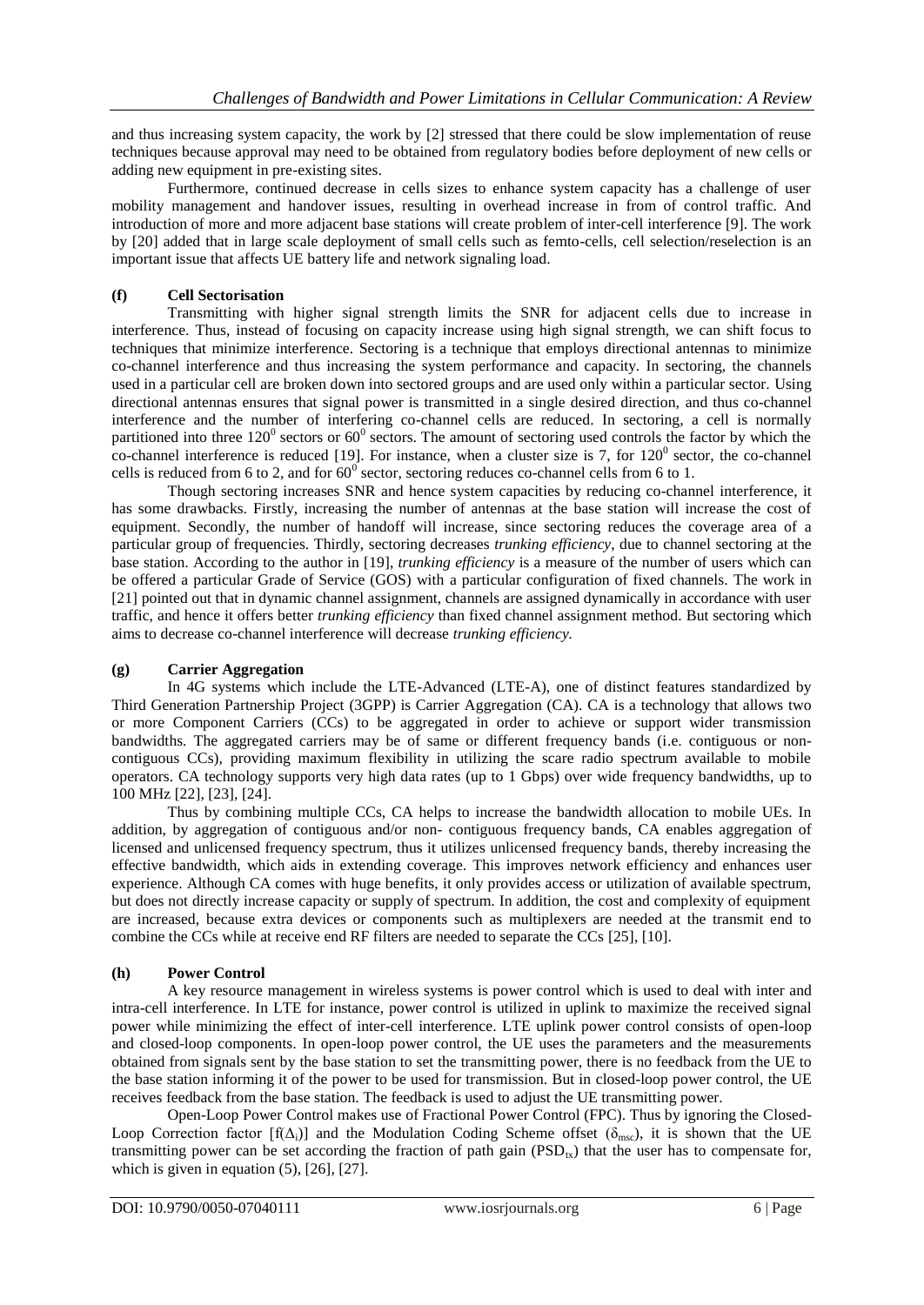$PSD_{tx} = P_0 + \alpha PL$ 

Where,  $P_0$  is the power to be contained in one resource block,  $\alpha$  is the path loss compensation factor; PL is the downlink path loss estimate.

Thus PSD<sub>tx</sub> varies for each UE according to the experienced path gain. The values of  $\alpha$  varies between 0 and 1, and are used to compensate between full compensation ( $\alpha = 1$ , i.e. the conventional power control) and no power control ( $α = 0$ ). For  $0 < α < 1$ , the PSD<sub>tx</sub> depends on the path loss of user. Thus the PSD<sub>tx</sub> of each user differs, and in this case only a fraction of the path loss is compensated to the user [26], [27].

The Open Loop Power Control results in less complexity and low signaling, but cannot compensate for channel variation for individual users. In addition, FPC of Open Loop improves channel capacity, reduces power consumption and enables trade-off between cell edge bit rate and cell capacity. Furthermore, in FPC, higher throughput can be achieved for cell center users through improvement in SINR, but this comes at the cost of decrease in power of the cell edge users. The implication is lower SINR for cell edge users which results in poor performance. On the other hand, the Closed-Loop Power Control compensates for interference and variations in channel conditions but it demands high signal overhead [27].

#### **(i) Mobile Data Offload.**

Mobile data offloading is the use of network techniques and complementary technologies to deliver data originally targeted for cellular networks. The aim is to reduce cellular network congestion, improve capacity, make better use of the available resources and reduce cost of service delivery. To support exploding wireless broadband demands, mobile operators need access to licensed spectrum that support new generation cellular networks as well as more unlicensed spectrum for small cell Wi-Fi. This is because the current limited spectrum will not support the mobile broadband needs of future [3]. The increase in data traffic on cellular networks demands the need for offloading of traffic to enhance system performance.

The key technologies that have emerged to solve traffic or data offloading include Wi-Fi, femto-cells and IP flow mobility [28]. Wi-Fi offloading is gaining more attention than the rest. One of the reasons is due to built-in Wi-Fi capabilities of smart-phones. Another reason is that it allows the shift of data traffic from expensive licensed spectrum to unlicensed spectrum (2.4GHz and 5 GHz). Currently, more than one-third of global mobile traffic is offloaded to Wi-Fi, and this expected to increase in coming years [29], [3], [28]. From forecast by [30], mobile offload will increase from 60% (10.7 exabytes/month) in 2016 to 63% (83.6 exabytes/month) by 2021 as depicted in fig. 2.



**Figure 2:** Forecast of Mobile Data Traffic Offload by 2021. The offload pertains to traffic from dual-mode devices (excluding laptops) over Wi-Fi or small-cell networks [30]

Though Wi-Fi has gained much attention than the other key data (or traffic) offloading technologies, much attention in recent times is being devoted to researches on Device to Device (D2D) communications in cellular networks as noted by [31]. In particular, the interest for D2D communications has been occasioned by the need to offload traffic from the cellular network in a given area. The aim is to effectively utilize the limited or the scarce network resources. D2D is very flexible and has the potential to offload traffic from the core network, thus reducing the overload density of the cellular system [32], [33].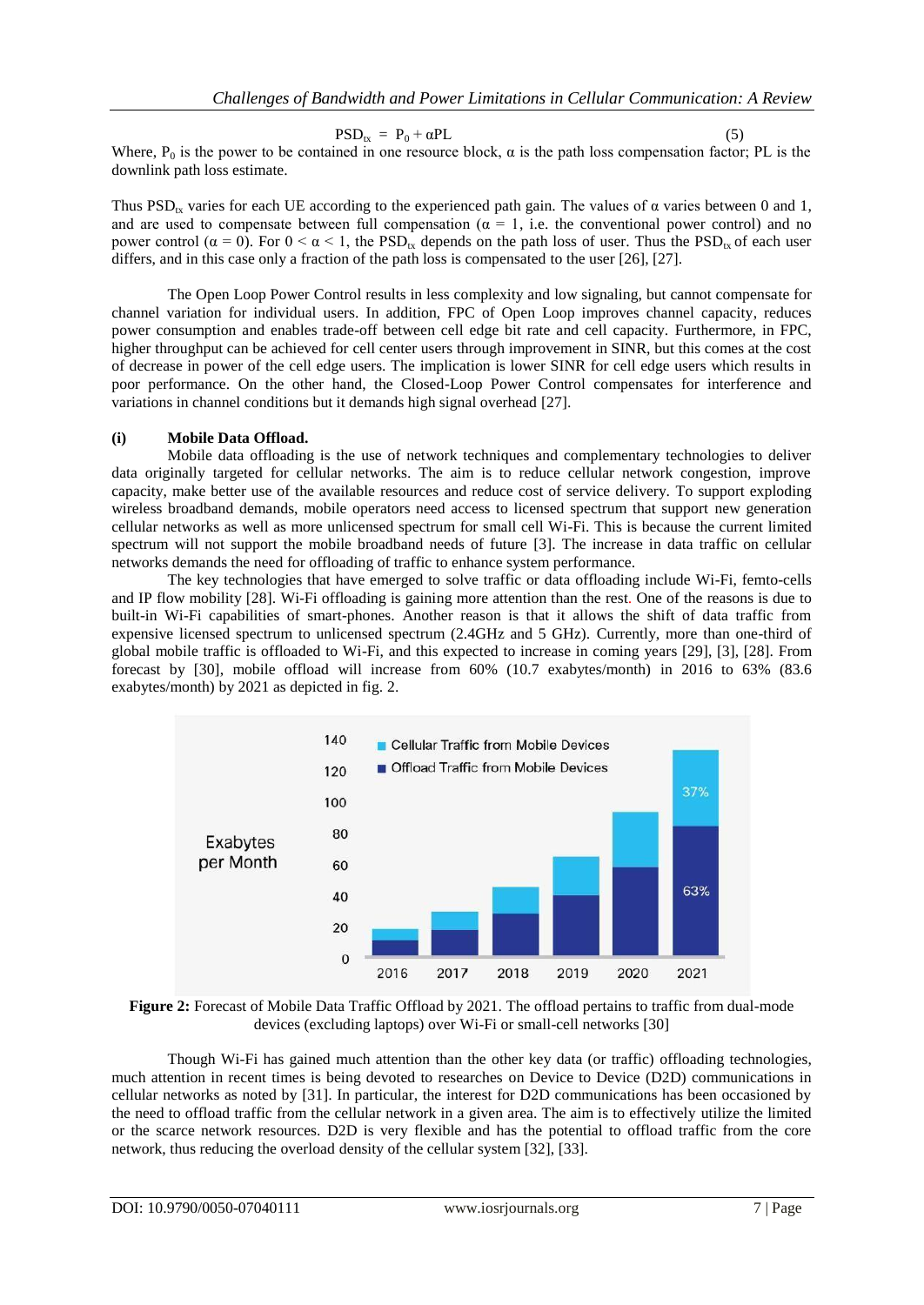Notwithstanding the benefits of mobile data offloading through technologies such as Wi-Fi, there are some drawbacks depending on the approach the mobile operator use to offload data unto a Wi-Fi network. One of the drawbacks is that the operator may lose visibility and control of its users when they are connected to Wi-Fi network. Another challenge is that the operator would not be able to deliver any subscribed service such as ring or caller tunes which leads to loss of revenue. Other challenges faced by mobile operators in Wi-Fi offloading include: where to offload, when to introduce offloading, backhaul challenges, availability and acquisition of site(s), deployment issues, regulatory constraints, security issues and charging method or policy to adopt [28], [29].

#### **(j) Device to Device Communications**

D2D communication allows devices to communicate directly without the assistance of base station. Thus D2D reduces latency, gives better throughput, improves link reliability between devices, enhances spectral/energy efficiency and hence system capacity. In addition, it has the potential to effectively offload traffic from the network core. It is considered as an essential component of the 5G networks [34].

D2D communication is categorized as *in-band* (when it utilizes the licensed spectrum) or *out-band* (when it uses the unlicensed spectrum – similar to WLAN and Bluetooth technologies). In-band D2D is further categorized as *underlay* and *overlay*. D2D underlay allows D2D links and cellular links to use the same spectrum. But in D2D overlay, dedicated portion of the available spectrum is reserved for D2D communication, while the remaining spectrum is used for cellular communication. Similarly, out-band D2D is categorized as either *autonomous* or *controlled*. In autonomous situation, the radio interfaces are managed and coordinated by the User Equipments (UEs) themselves. But in controlled category, the D2D radio interfaces are managed by the eNodeBs, i.e. base stations [35], [32].

Since in underlay, the D2D and cellular users use the same spectrum, in-band underlay achieves more spectral efficiency than the overlay. But the major issue with underlay D2D communication is interference that occurs between D2D and cellular users, which also affects the QoS and reliability of the two systems. On the other hand, the overlay D2D helps to reduce interference between the D2D and cellular users. Notwithstanding, mutual interference still exists between D2D users since multiple D2D users can reuse the same resource blocks in overlay. This affects the overall throughput of the network [36], [37].

Out-band D2D major aim is the elimination of interference between D2D and cellular users, but the utilization of the unmanaged unlicensed spectrum (in the presence of technologies such as Wi-Fi) puts no guaranty on the network QoS and introduces some level of interference according to [38]. But the work by [36] added that D2D transmission security is affected in such scenario and coordinating operation in two different bands using independent radio interfaces introduces the problem of critical power management.

The aim of network assisted or controlled out-band D2D category is efficient and effective management of D2D communications and at the same time provision of cellular communications QoS requirements thus improving the overall throughput of the system. But the management of D2D activities introduces large signaling overhead. On the other hand, autonomous out-band D2D has the advantage of less signaling overhead; hence it can offer better service to cellular users. But the drawbacks include high implementation complexity and the need to manage interference among D2D users [36].

In addition to the drawbacks and issues that hamper the implementation of D2D communications discussed above, there are other issues that need to be addressed while deploying D2D communications in wireless systems. Such issues include peer discovery, mode selection, resource allocation, security issues, power control and mobility management [32], [35], [39], [40].

The challenges of bandwidth and power limitations in wireless systems and the methods or techniques adopted to tackle the challenges are summarized in table 2.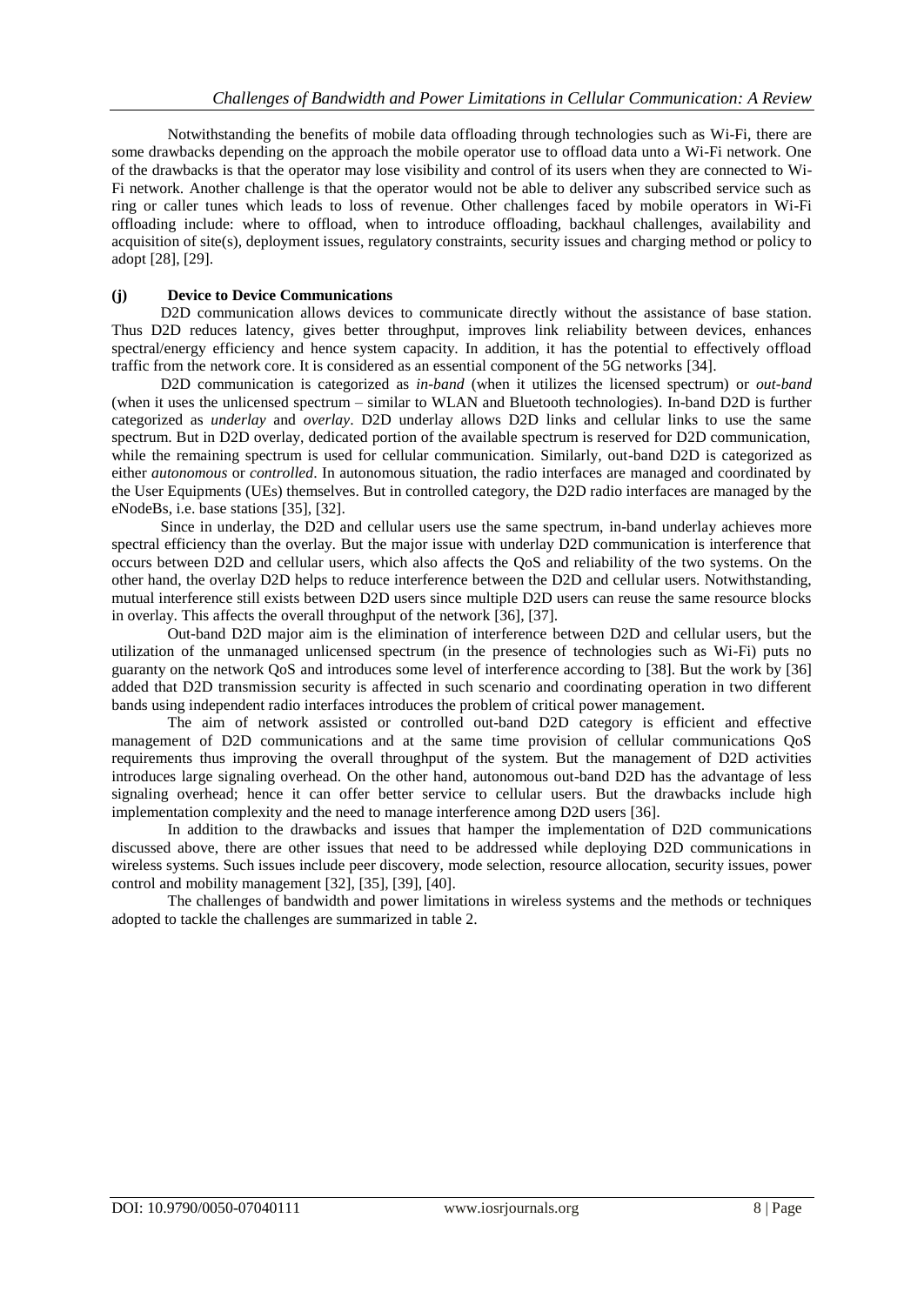| S/N  | Approaches/Techniques                                | Aims/Strengths                                                                                                                                                                                                                                                                                                        | Challenges                                                                                                                                                                                                                                                                                                                                                                                                                                                                                                                                                                                                                              |
|------|------------------------------------------------------|-----------------------------------------------------------------------------------------------------------------------------------------------------------------------------------------------------------------------------------------------------------------------------------------------------------------------|-----------------------------------------------------------------------------------------------------------------------------------------------------------------------------------------------------------------------------------------------------------------------------------------------------------------------------------------------------------------------------------------------------------------------------------------------------------------------------------------------------------------------------------------------------------------------------------------------------------------------------------------|
|      | [A] Considerations from Shannon's Law                |                                                                                                                                                                                                                                                                                                                       |                                                                                                                                                                                                                                                                                                                                                                                                                                                                                                                                                                                                                                         |
| 1.   | Increase of bandwidth                                | Proportionate increase in channel<br>capacity.                                                                                                                                                                                                                                                                        | Increase of noise power.                                                                                                                                                                                                                                                                                                                                                                                                                                                                                                                                                                                                                |
| 2.)  | Increasing signal power                              | Aims to increase the SNR, and hence<br>the capacity.                                                                                                                                                                                                                                                                  | (a) Increase of adjacent channel interference, thus<br>lowering of SNR. (b) Depletion of device battery life.<br>(c) Transmitted power is sometimes constrained by<br>regulations,.                                                                                                                                                                                                                                                                                                                                                                                                                                                     |
|      | [B] Various Techniques to Increase Wireless Capacity |                                                                                                                                                                                                                                                                                                                       |                                                                                                                                                                                                                                                                                                                                                                                                                                                                                                                                                                                                                                         |
| 1.   | Spectrum<br>Regulations/or<br>re-<br>allocation      | Aim is to have proper management of<br>the spectrum                                                                                                                                                                                                                                                                   | (a) Only a fraction of the spectrum is available for<br>provision of cellular wireless access. (b) Re-allocation of<br>spectrum is unlikely given that the stakeholders have<br>divergent interests.                                                                                                                                                                                                                                                                                                                                                                                                                                    |
| 2.)  | (MIMO)<br>Antenna<br>Techniques                      | (a) Improves capacity without increase<br>in transmission power.<br>$(b)$ MU-<br>achieve<br><b>MIMO</b><br>aims<br>to<br>high<br>throughput,<br>performance<br>and<br>multiplexing gain.                                                                                                                              | (a) Increase of base station antennas results in high cost<br>and complexity. (b) Higher order MIMO in UE increases<br>UE size and power consumption. (c) MU-MIMO<br>networks are exposed to co-channel interference, and<br>require perfect Channel State Information (CSI).                                                                                                                                                                                                                                                                                                                                                           |
| 3.)  | Interference Technique<br>(CoMP)                     | CoMP reduces inter-cell interference<br>and improves spectral efficiency                                                                                                                                                                                                                                              | Requires up to date channel information<br>and<br>synchronization, and hence high capacity backhauls                                                                                                                                                                                                                                                                                                                                                                                                                                                                                                                                    |
| 4.)  | <b>Frequency Reuse</b>                               | Improves spectral efficiency<br>and<br>system capacity.                                                                                                                                                                                                                                                               | Higher frequency reuse factor lowers the capacity but<br>reduces interference. Lower frequency reuse factor<br>increases capacity but gives higher interference.                                                                                                                                                                                                                                                                                                                                                                                                                                                                        |
| 5.)  | <b>Cell Splitting</b>                                | Improves<br>wireless<br>capacity<br>by<br>increasing the amount of cellular data,<br>reduces interference and<br>ensures<br>frequency reuse.                                                                                                                                                                          | (a) Deployment of extra towers, antennas, etc makes it<br>an expensive technique. (b) Has a challenge of user<br>mobility management and handover issues.<br>(c) Increase in control traffic overhead and network<br>signaling load. (d) Creates problem of inter-cell<br>interference. (e) Cell selection/reselection affects UE<br>battery life.                                                                                                                                                                                                                                                                                      |
| 6.)  | Cell Sectorisation                                   | Minimizes co-channel interference and<br>hence increasing system performance<br>and capacity.                                                                                                                                                                                                                         | Increase in the cost of equipment, increase in number of<br>handover and decrease in trunking efficiency.                                                                                                                                                                                                                                                                                                                                                                                                                                                                                                                               |
| 7.)  | Carrier Aggregation                                  | Supports<br>wider<br>transmission<br>bandwidths/or utilization of available<br>spectrum, improves network efficiency<br>and enhances user experience.                                                                                                                                                                 | (a) Does not directly increase capacity or supply of<br>spectrum. (b) The cost and complexity of equipment are<br>increased.                                                                                                                                                                                                                                                                                                                                                                                                                                                                                                            |
| 8.)  | Control<br>Power<br>(for<br>LTE/LTE-A)               | (a) Deals with inter and intra-cell<br>interference. (b) Open Loop Power<br>Control has less complexity and low<br>signaling. (c) FPC of Open Loop<br>improves throughput for cell center<br>users<br>(d) Closed-Loop<br>Power<br>Control<br>compensates for interference<br>and<br>variations in channel conditions. | (a) Open Loop Power Control cannot compensate for<br>channel variation for individual users. (b) FPC of Open<br>Loop introduces decrease in power of the cell edge<br>users. (c) Closed-Loop Power Control demands high<br>signal overhead.                                                                                                                                                                                                                                                                                                                                                                                             |
| 9.)  | Mobile<br>Data/Traffic<br>Offload                    | Reduces cellular network congestion,<br>improves capacity, makes better use of<br>the available resources and reduces<br>cost of service delivery.                                                                                                                                                                    | (a) The operator may lose visibility and control of its<br>users. (b) May lead to loss of revenue from any<br>subscribed service such as ring or caller tunes.<br>(c) There are issues such as backhaul challenges,<br>security and charging method or policy to adopt.                                                                                                                                                                                                                                                                                                                                                                 |
| 10.) | Device to Device (D2D)<br>Communications             | Reduces latency, improves throughput,<br>improves link reliability between<br>devices, and enhances spectral/energy<br>efficiency.                                                                                                                                                                                    | (a) Interference occurs between D2D and cellular users<br>underlay D2D<br>communication.<br>(b) Mutual<br>in<br>interference still exists between D2D users in overlay<br>D2D. (c) Utilization of the unmanaged unlicensed<br>spectrum in Out-band D2D affects the network QoS and<br>poses security threats. (d) Controlled out-band D2D<br>introduces large signaling overhead while autonomous<br>out-band D2D introduces high implementation<br>complexity and interference among D2D users. (e) Other<br>challenges of D2D communications include: peer<br>discovery, mode selection, resource allocation, mobility<br>management. |

**Table 2:** Summary of Methods and Techniques Employed to Increase Wireless Capacity

## **IV. Conclusion**

There has been high demand for connectivity availability in wireless networks due to increase in number of users and mobile devices. The consequence is striking increase in the consumption of bandwidth and power which are the major resources that influence the wireless channel capacity. These major resources that influence wireless channel capacity are limited due to government regulations of the transmission bandwidth and the low powered devices used in wireless communications. In this paper we have discussed various methods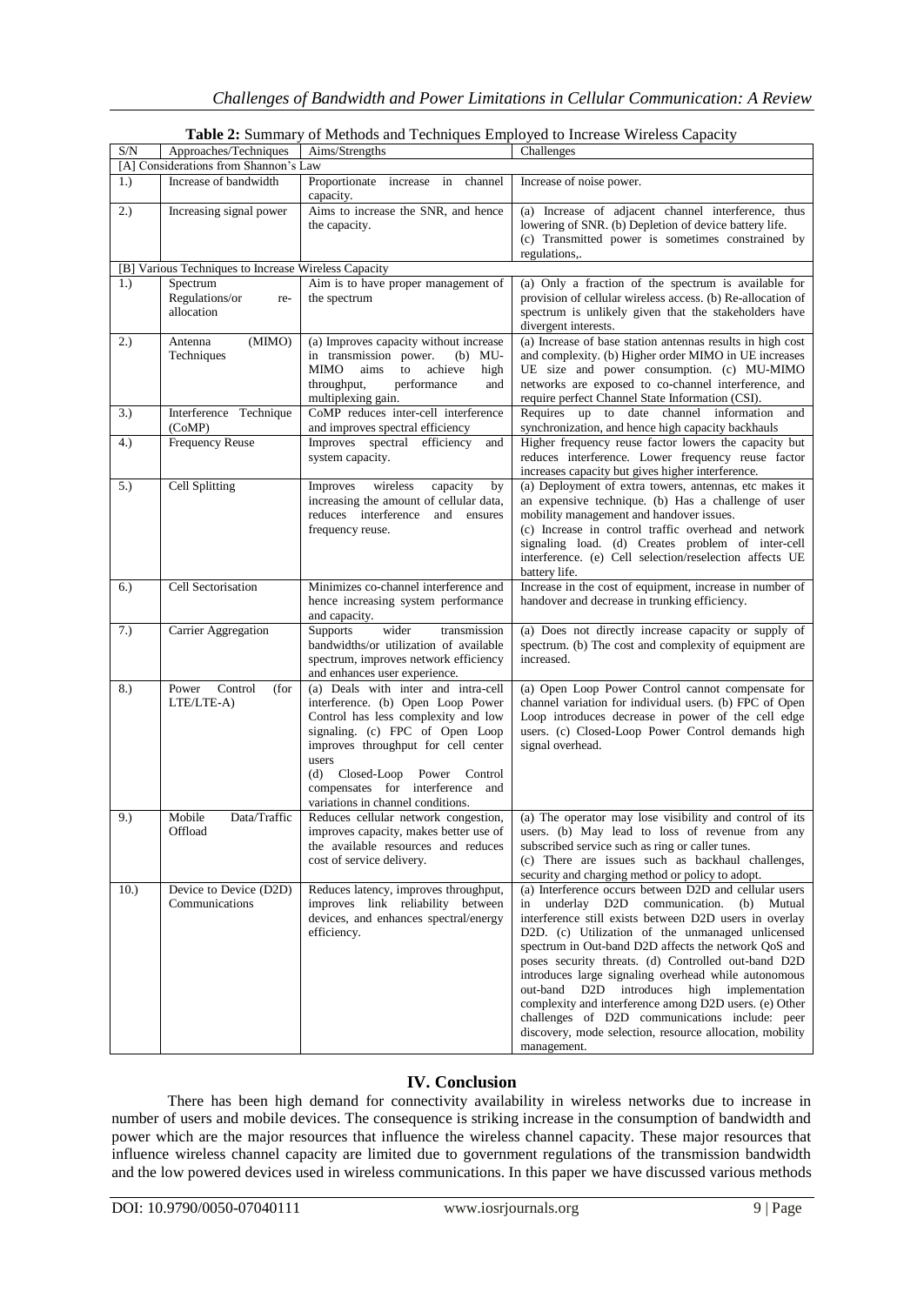and techniques that have been adopted to increase wireless channel capacity. These methods or techniques all seek to increase or enhance either the transmission bandwidth or the signal power. Though the methods or techniques can offer significance increase or improvement in channel capacity, each has its challenges or limitations.

#### **References**

- [1]. Anritsu (2016). Ten 5G Challenges for Engineers to Overcome. Retrieved from [http://pages.anritsu-emearesponse.com/rs/937-](http://pages.anritsu-emearesponse.com/rs/937-UWP-683/images/10-5G-challenges.pdf?mkt_tok=3RkMMJWWfF9wsRonvqvNZKXonjHpfsX66ugoXKKg38431UFwdcjKPmjr1YIFScN0aPyQAgobGp5I5FEBSbfYSbdwt6MFWA%3D%3D) [UWP-683/images/10-5G](http://pages.anritsu-emearesponse.com/rs/937-UWP-683/images/10-5G-challenges.pdf?mkt_tok=3RkMMJWWfF9wsRonvqvNZKXonjHpfsX66ugoXKKg38431UFwdcjKPmjr1YIFScN0aPyQAgobGp5I5FEBSbfYSbdwt6MFWA%3D%3D)
	- challenges.pdf?mkt\_tok=3RkMMJWWfF9wsRonvqvNZKXonjHpfsX66ugoXKKg38431UFwdcjKPmjr1YIFScN0aPyOAgobGp5I [5FEBSbfYSbdwt6MFWA%3D%3D](http://pages.anritsu-emearesponse.com/rs/937-UWP-683/images/10-5G-challenges.pdf?mkt_tok=3RkMMJWWfF9wsRonvqvNZKXonjHpfsX66ugoXKKg38431UFwdcjKPmjr1YIFScN0aPyQAgobGp5I5FEBSbfYSbdwt6MFWA%3D%3D)
- [2]. Clarke , R. N. (2014). Expanding mobile wireless capacity: The challenges presented by technology and economics.<br> *Policy*, 38(2014), 693–708. Retrieved from *Telecommunications Policy*, *38*(2014), 693–708. Retrieved from <https://www.sciencedirect.com/science/article/pii/S0308596113001900>
- [3]. Robert, P. (2013). Mobile World Congress 2013: Coping with exploding data demand, March 14, 2013. Retrieved from <https://blogs.cisco.com/news/mobile-world-congress-2013-coping-with-exploding-data-demand>
- [4]. Bernard, S. (1993). Defining, designing, and evaluating digital communication systems. *IEEE Communications Magazine*, November, 92-101. Retrieved fro[m http://courses.washington.edu/ee506/handouts/sklar93.pdf](http://courses.washington.edu/ee506/handouts/sklar93.pdf)
- [5]. Kusuma, K. B. M. (2014). Challenging issues and limitations of mobile computing. COMPUSOFT, *An international journal of advanced computer technology*, *3*(2), 554-560. Retrieved fro[m https://ijact.in/index.php/ijact/article/viewFile/256/208](https://ijact.in/index.php/ijact/article/viewFile/256/208)
- [6]. Akhtman, J., & Hanzo, L. (2009). Power versus bandwidth-efficiency in wireless communications: The economic perspective. *in Vehicular Technology Conference* , IEEE. Retrieved from [https://www.researchgate.net/publication/224098871\\_Power\\_Versus\\_Bandwidth-](https://www.researchgate.net/publication/224098871_Power_Versus_Bandwidth-Efficiency_in_Wireless_Communications_The_Economic_Perspective)[Efficiency\\_in\\_Wireless\\_Communications\\_The\\_Economic\\_Perspective](https://www.researchgate.net/publication/224098871_Power_Versus_Bandwidth-Efficiency_in_Wireless_Communications_The_Economic_Perspective)
- [7]. Goldsmith, A. (2017). Wireless communications: Design challenges for future wireless systems. *National Academy of Sciences*, 57- 63. Retrieved fro[m https://www.nap.edu/read/10494/chapter/8](https://www.nap.edu/read/10494/chapter/8)
- [8]. Sanjay, S. (2011). *Communication system: Analog and digital* (6th ed) New Delhi, India: S. K. Kataria & Sons
- [9]. Schmitt, P., & Belding, E. (2017). Low on air: Inherent wireless channel capacity limitations. *LIMITS '17 Proceedings of the 2017 Workshop on Computing Within Limits*, June 22–24, 43-50. Santa Barbara, CA, USA. Retrieved from [https://doi.org/http://dx.doi.org/10.1145/3080556.3080558](https://doi.org/http:/dx.doi.org/10.1145/3080556.3080558)
- [10]. Real Wireless. (2012). Techniques for increasing the capacity of wireless broadband networks: UK, 2012-2030. Version: 1.16, April. Retreived fro[m http://static.ofcom.org.uk/static/uhf/real-wireless-report.pdf](http://static.ofcom.org.uk/static/uhf/real-wireless-report.pdf)
- [11]. Dale, N. H. (n. d). The challenge of increasing broadband capacity. *The Future of Digital Communications: Technical Perspectives*. 6-21. Retrieved fro[m https://ijact.in/index.php/ijact/article/viewFile/256/208](https://ijact.in/index.php/ijact/article/viewFile/256/208)
- [12]. Gow, G., & Smith, R. (2005). Mobile and Wireless Communications: An Introduction. *Open University Press/McGraw-Hill*.
- [13]. Werbach, K. (2002). "Open spectrum: The new wireless paradigm." *New America Foundation Working Paper*, October 2002. Retrieved fro[m http://werbach.com/docs/new wireless paradigm.htm](http://werbach.com/docs/new%20wireless%20paradigm.htm)
- [14]. Maha, B. Z. & Kosai, R. (2013). Multi User MIMO Communication: Basic Aspects, Benefits and Challenges. In B. Z. Maha (Ed.), *Recent Trends in Multi-user MIMO Communications* (pp. 3-24). INTECH. Retrieved from [https://www.researchgate.net/publication/270494457\\_Multi-](https://www.researchgate.net/publication/270494457_Multi-User_MIMO_Communication_Basic_Aspects_Benefits_and_Challenges)
- [User\\_MIMO\\_Communication\\_Basic\\_Aspects\\_Benefits\\_and\\_Challenges](https://www.researchgate.net/publication/270494457_Multi-User_MIMO_Communication_Basic_Aspects_Benefits_and_Challenges)
- [15]. Goldsmith, A., Jafar, S. A., Jindal, N., & Vishwanath, S. (2003). Capacity limits of MIMO channels. *IEEE Journal on selected areas in Communications*, *21*(5), 684–702.
- [16]. Daewon, L., Hanbyul, S., Bruno, C., Eric, H., David, M., Satoshi, N., & Krishna, S. (2012). Coordinated multipoint transmission and reception in LTE-Advanced: deployment scenarios and operational challenges. *IEEE Communications Magazine*, February, 148-155. Retrieved fro[m http://cpham.perso.univ-pau.fr/ENSEIGNEMENT/PAU-UPPA/RHD/PAPER/CoordinatedLTE.pdf](http://cpham.perso.univ-pau.fr/ENSEIGNEMENT/PAU-UPPA/RHD/PAPER/CoordinatedLTE.pdf)
- [17]. Luo, W., Zhang, R., & Fang, X. (2012). A CoMP soft handover scheme for LTE systems in high speed railway. *EURASIP Journal on Wireless Communications and Networking* 2012:196. 2-9. Retrieved from [https://jwcn](https://jwcn-eurasipjournals.springeropen.com/articles/10.1186/1687-1499-2012-196)[eurasipjournals.springeropen.com/articles/10.1186/1687-1499-2012-196](https://jwcn-eurasipjournals.springeropen.com/articles/10.1186/1687-1499-2012-196)
- 
- [18]. Thomas, S. (2016). Cellular Systems. Retrieved fro[m http://morse.colorado.edu/~tlen5510/text/classwebch2.html](http://morse.colorado.edu/~tlen5510/text/classwebch2.html) Rappaport, T. S. (2002). Wireless communications: Principles & practice (2nd ed). Upper Saddle River, NJ; Prentice-Hall.
- [20]. Xenakis, D., Passas, N., Merakos, L., & Verikoukis, C. (2014). Mobility management for femtocells in LTE-advanced: Key aspects and survey of handover decision algorithms. *IEEE Communications Surveys & Tutorials*, *16*(1), 64–91
- [21]. Chen, B. (n. d). GOS and trunking efficiency. Retrieved from <http://comlab.ecs.syr.edu/courses/ele751/files/trunking.pdf>
- [22]. Satnam, S., Amit, K., Yunfei, L., & Sawtantar, S. K. (2012). Bandwidth extension in LTE-Advanced using Carrier Aggregation. *International Journal of Computer Science and Technology (IJCST)*, *3*(1), 7-11. Retrieved from <http://www.ijcst.com/vol31/1/amit.pdf>
- [23]. Amit, K., Yunfei, L., Tanvir, S., & Sawtantar, S. K. (2011). IMT-Advanced: The ITU standard for 4G Mobile Communication. *International Journal of Computer Science and Technology (IJCST)*, *2*(1), 20-22
- [24]. Amit, K., Yunfei, L., & Jyotsna, S. (2010). LTE-Advanced and Mobile WiMAX: Meeting the IMT-Advanced specifications for 4G. *International Journal of Computer Science and Technology (IJCST)*, *2*(1), 7-10
- [25]. RF Wireless World. (2012). RF & Wireless Vendors and Resources. Retrieved from [http://www.rfwireless](http://www.rfwireless-world.com/Terminology/Advantages-and-Disadvantages-of-LTE-Carrier-Aggregation.html)[world.com/Terminology/Advantages-and-Disadvantages-of-LTE-Carrier-Aggregation.html](http://www.rfwireless-world.com/Terminology/Advantages-and-Disadvantages-of-LTE-Carrier-Aggregation.html)
- [26]. Jacqueline, J. G., & Namarig, M. T. (2014). A Combined Open-Closed Loop Power Control for LTE Uplink. *International Journal of Scientific & Engineering Research (IJSER)*, *5*(1), 234 – 238 Retrieved from [http://www.ijser.org/researchpaper%5CA-](http://www.ijser.org/researchpaper%5CA-Combined-Open-Closed-Loop-Power-Control-for-LTE-Uplink.pdf)[Combined-Open-Closed-Loop-Power-Control-for-LTE-Uplink.pdf](http://www.ijser.org/researchpaper%5CA-Combined-Open-Closed-Loop-Power-Control-for-LTE-Uplink.pdf)
- [27]. Tejaswi, E., & Suresh, B. (2013). Survey of Power Control Schemes for LTE Uplink. International Journal of Computer Science and Information Technologies (IJCSIT), *4*(2), 369 - 373. Retrieved from <https://pdfs.semanticscholar.org/3396/e749c229b98152b3f9012cc6374a1ccd1926.pdf>
- [28]. Aijaz, A., Aghvami, A. H., & Amani, M. (2013). A Survey on mobile data offloading: Technical and business perspectives. *IEEE Wireless Communications Magazine, 20*(2), 104-112. Retrieved from [https://www.researchgate.net/publication/260656278\\_A\\_survey\\_on\\_mobile\\_data\\_offloading\\_Technical\\_and\\_business\\_perspectives](https://www.researchgate.net/publication/260656278_A_survey_on_mobile_data_offloading_Technical_and_business_perspectives)
- [29]. Aijaz, A., Uddin, N., Holland, O., & Aghvami, A. H. (2015). On practical aspects of mobile data offloading to Wi-Fi networks. *arXiv:1508.01926v1 [cs.NI]*, 1-17. Retrieved fro[m https://arxiv.org/ftp/arxiv/papers/1508/1508.01926.pdf](https://arxiv.org/ftp/arxiv/papers/1508/1508.01926.pdf)